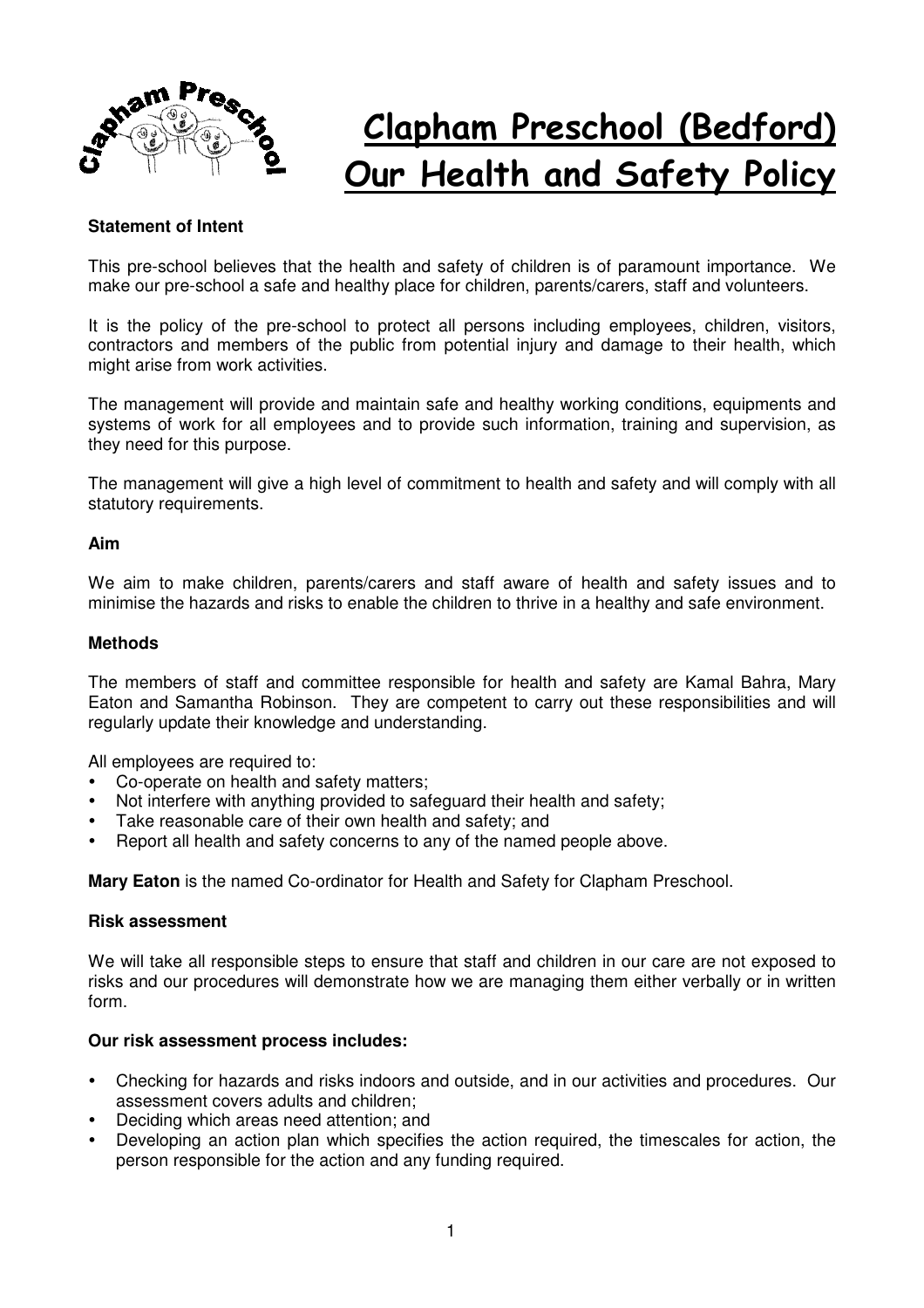# **We maintain lists of health and safety issues which are checked:**

- Daily before the session begins;
- Weekly; and
- 6 monthly or annually when a full risk assessment is carried out.

#### **Insurance cover**

We have public liability insurance and employers' liability insurance. The certificate is displayed in the entrance hall.

### **Awareness raising**

- Our induction training for staff and volunteers includes a clear explanation of health and safety issues so that all adults are able to adhere to our policy and understand their shared responsibility for health and safety.
- Records are kept of these induction training sessions and new staff and volunteers are asked to sign the records to confirm that they have taken part.
- As necessary, health and safety training is included in the annual training plans of staff and health and safety is discussed regularly at staff meetings.
- We have a no smoking policy.
- Children are made aware of health and safety issues through discussions, planned activities and routines as part of the Early Years Foundation Stage (EYFS).

## **Children's safety**

- Only persons who have been checked for criminal records by an enhanced disclosure from the Disclosure and Barring Service (DBS) and are registered with Ofsted as child carers have unsupervised access to the children, including helping them with toileting.
- Adults will not supervise children on their own.
- Children are supervised by adults at all times.
- Whenever children are on the premises at least two adults are present.

### **Security**

- Systems are in place for the safe arrival and departure of children. The times of the children's arrivals and departures are recorded.
- A member of staff is always present in the lobby area during arrival and departure times.
- The arrival and departure times of adults staff, volunteers and visitors are recorded.
- Our systems prevent unauthorized persons access to our premises.
- Our systems prevent children from leaving our premises unnoticed.
- The personal possessions of staff and volunteers are securely stored during pre-school sessions in personal lockers.

### **Doors**

- We take precautions to prevent children's fingers from being trapped in doors.
- All doors are fitted with an anti-trap strip.

# **Floors**

All surfaces are checked daily to ensure they are clean and not uneven or damaged.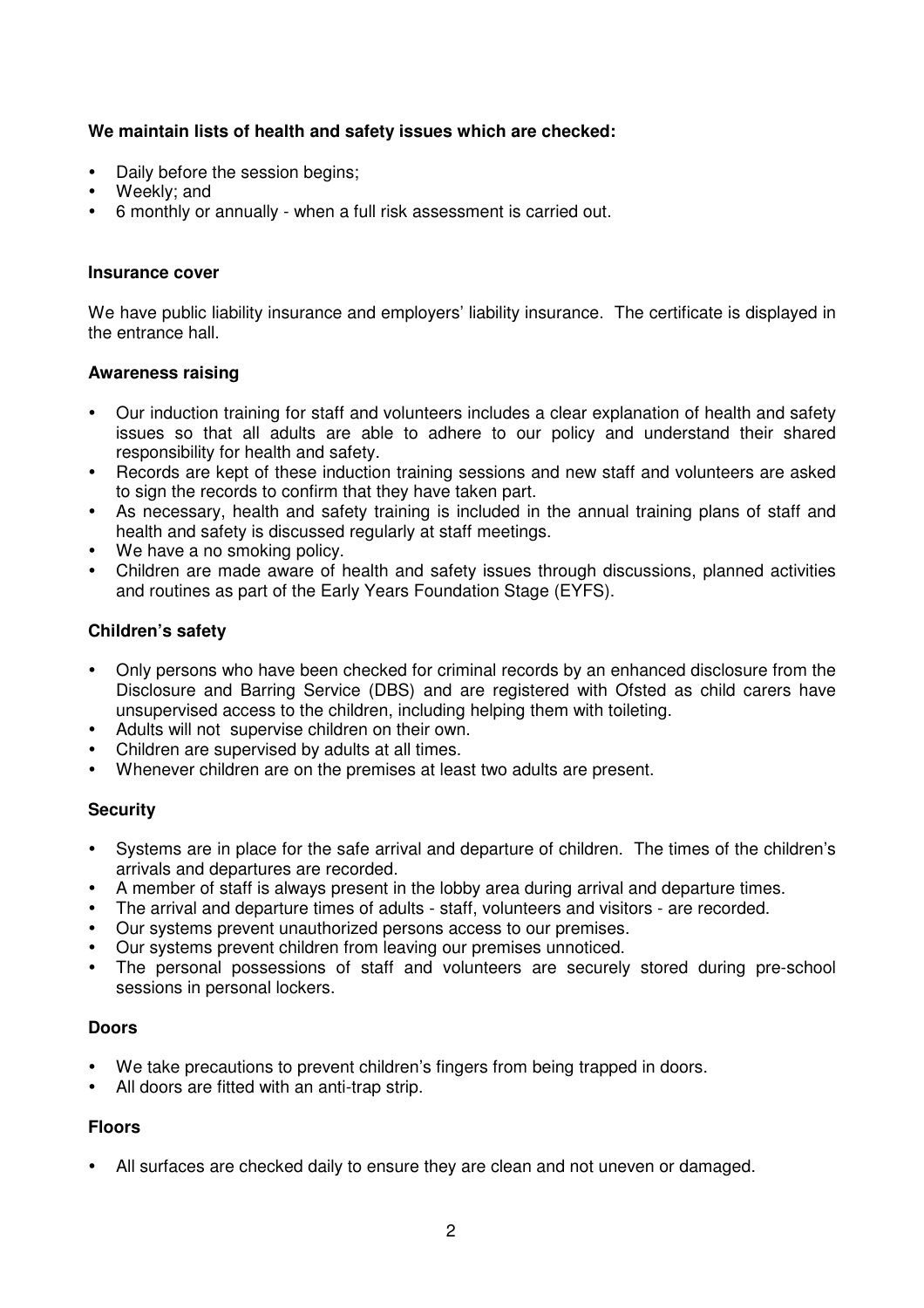# **Kitchen**

- A food management system is in place (including a daily opening and closing kitchen procedure) and records are kept.
- Children do not have unsupervised access to the kitchen.
- All surfaces are clean and non-porous.
- Cleaning materials and other dangerous materials are stored out of children's reach.
- When children take part in cooking activities, they:
	- are supervised at all times;
		- are kept away from hot surfaces and hot water; and
		- do not have unsupervised access to electrical equipment.
	- We currently hold a 5 star rating on the kitchen Inspection by the Local Authority.

## **Electrical equipment**

- All electrical equipment conforms to safety requirements and is checked regularly.
- Our electrical switchgear/meter cupboard is not accessible to the children.
- Heaters, electric sockets, wires and leads are properly guarded and the children are taught not to touch them.
- There are sufficient sockets to prevent overloading.
- The temperature of hot water is controlled to prevent scalds.
- Lighting and ventilation is adequate in all areas including storage areas.

## **Storage**

- All resources and materials which children select are stored safely.
- All equipment and resources are stored or stacked safely to prevent them accidentally falling or collapsing.

### **Outdoor area**

- Our outdoor area is securely fenced.
- Our outdoor area is checked for safety and cleared of rubbish before it is used.
- Adults and children are alerted to the dangers of poisonous plants, herbicides and pesticides.
- All outdoor activities are supervised at all times during sessions.
- We have a policy for protection of children from the sun.

# **Hygiene**

- Staff attend training on a regular basis to ensure that we keep up to date with the latest recommendations and we are inspected on an annual basis to ensure compliance.
- Our daily routines encourage children to learn about personal hygiene.
- We have a daily, weekly and half termly cleaning routine for the pre-school; this includes the playrooms, kitchens and toilets.
- We have a schedule for cleaning resources and equipment, dressing up clothes and furnishings.
- The toilet area has a high standard of hygiene including hand washing and drying facilities.
- We implement good hygiene practices by:
	- cleaning tables between activities;
	- checking toilets regularly;
	- wearing protective clothing such as aprons and disposable gloves as
	- appropriate;
	- providing tissues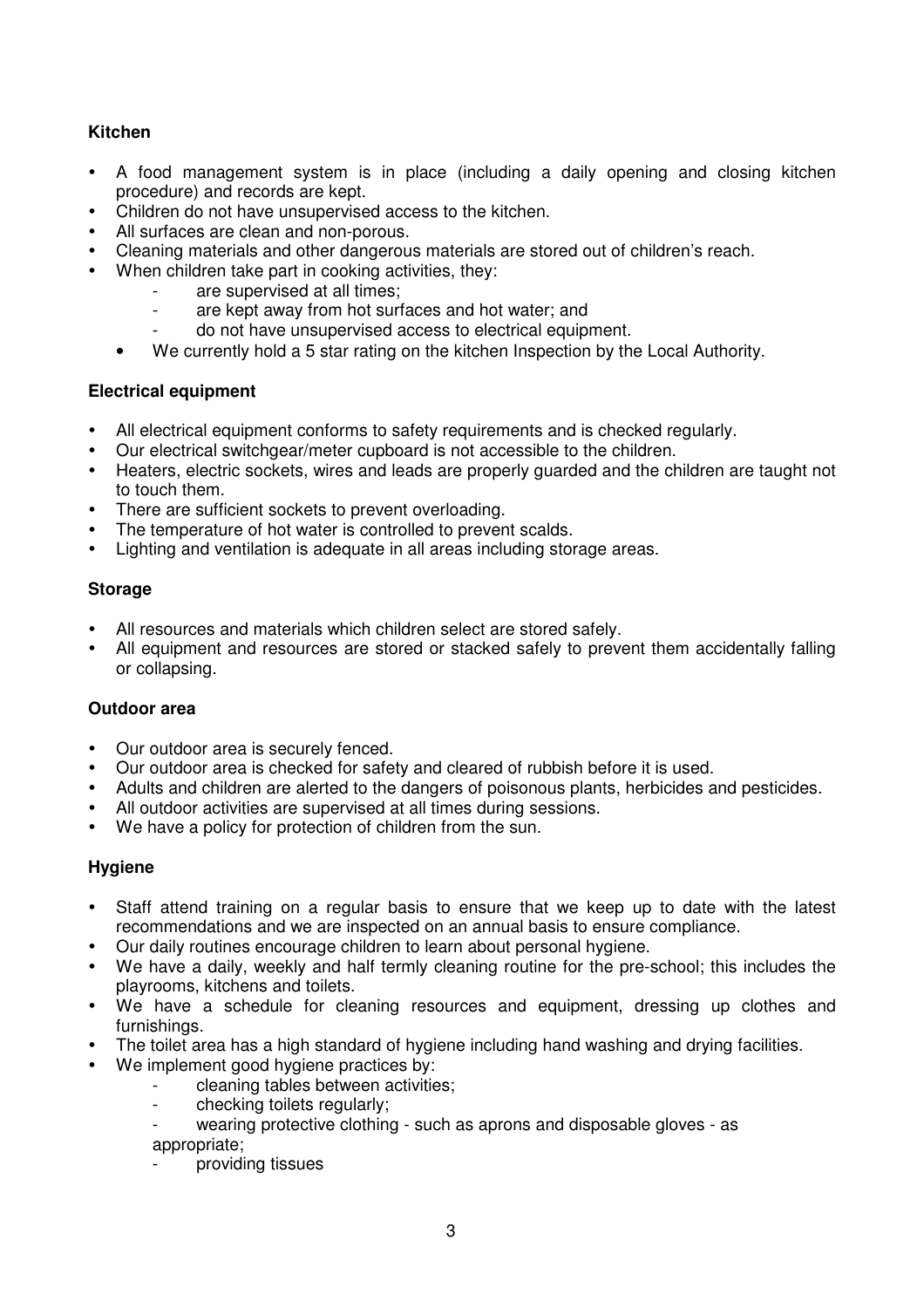# **Activities**

- Before purchase or loan, equipment and resources are checked to ensure that they are safe for the ages and stages of the children currently attending the pre-school.
- The layout of play equipment allows adults and children to move safely and freely between activities.
- All equipment is regularly checked for cleanliness and safety and any dangerous items are repaired or discarded.
- All materials including paint and glue are non-toxic.
- Sand is clean and suitable for children's play.
- Physical play is constantly supervised.
- Children are taught to handle and store tools safely.
- Children learn about health, safety and personal hygiene through the activities we provide and the routines we follow within the EYFS curriculum.

## **Food and drink**

- Staff who prepare and handle food receive appropriate training and understand and comply with - food safety and hygiene regulations.
- All food and drink is stored appropriately.
- Adults do not carry hot drinks through the play areas and do not place hot drinks within reach of children.
- Snack times are appropriately supervised and children do not walk about with food and drinks.
- Fresh drinking water is available to the children at all times.
- We operate systems to ensure that children do not have access to food/drinks to which they are allergic to.
- We have a food and drink policy and encourage the children to eat healthy and nutritious food.

# **Outings and visits**

- We have agreed procedures for the safe conduct of outings.
- Procedures to be followed on outings are contained within our operational plan.
- A risk assessment is carried out before an outing takes place.
- Parents/carers always sign consent forms before major outings.
- Our adult to child ratio is high, normally one adult to two children.
- The children are appropriately supervised to ensure no child gets lost and that there is no unauthorised access to children.
- Records are kept of the vehicles used to transport children, with named drivers and appropriate insurance cover.

### **Animals**

- Animals visiting the pre-school are free from disease, safe to be with children and do not pose a health risk.
- Parents are informed before any animals are brought in to support learning.
- Children follow routine for being with the rabbit in the setting. This is reinforced at regular intervals for children.
- The same applies for the handling of African Land Snails in the setting. This activity is supervised and managed by a member of staff.

### **Fire safety**

- A fire risk assessment is in place and reviewed annually.
- Fire doors are clearly marked, never obstructed and easily opened from inside.
- Smoke detectors/alarms and fire fighting appliances conform to BSEN standards, are fitted in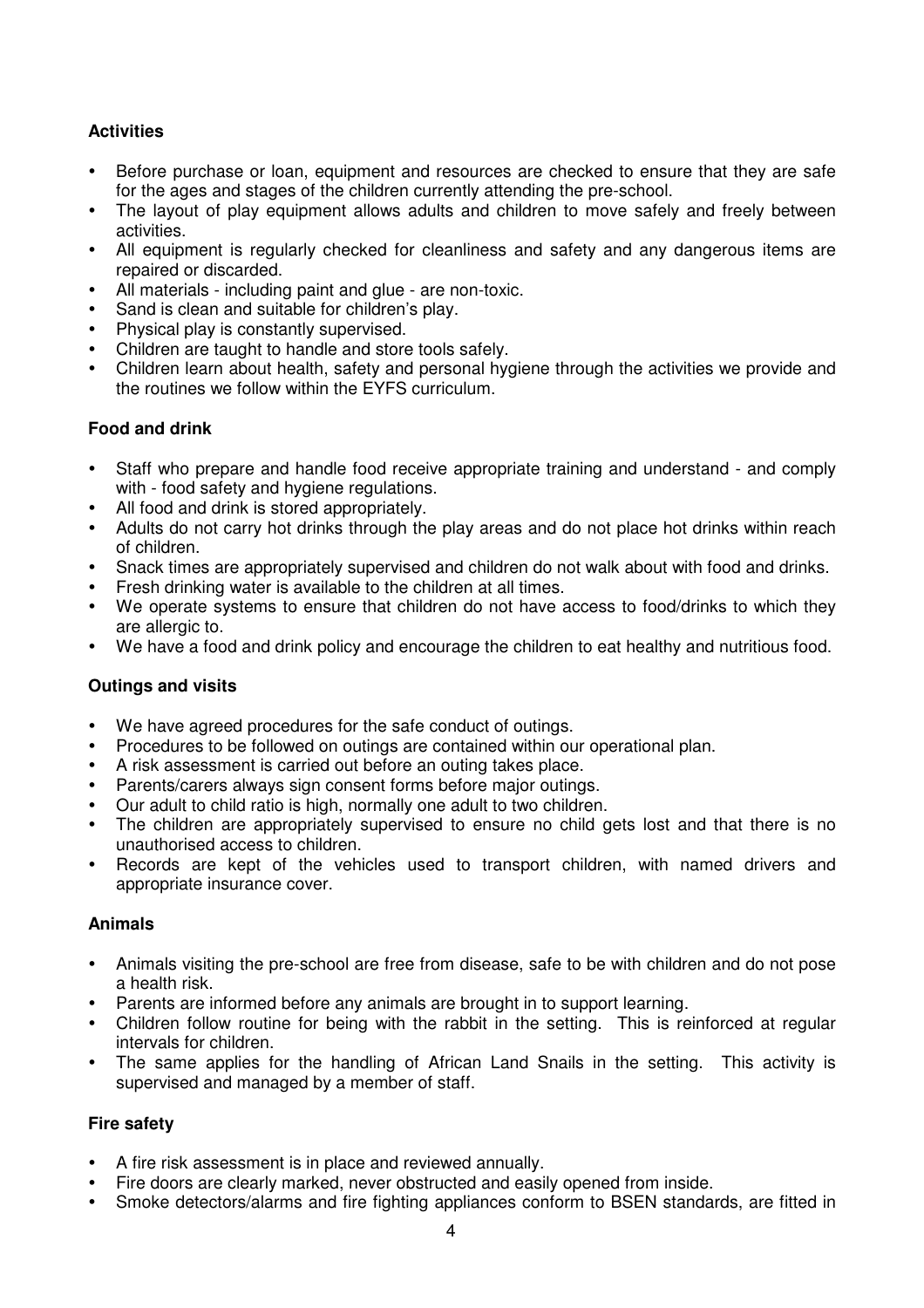appropriate high risk areas of the building, and are checked in accordance with the fire risk assessment.

- Our emergency evacuation procedures are;
	- clearly displayed in the premises;
	- explained to new members of staff, volunteers and parents; and
	- practiced regularly at least once every half term.
	- Records are kept of fire drills and the servicing of fire safety equipment.
- All staff are inducted on the fire safety plan and receive appropriate training.

#### **First aid and medication**

The majority of staff have a current first aid certificate (relevant to infants and young children) and we ensure a minimum of one member of staff with a first aid certificate is on the premises or on an outing at any one time.

Our first aid kit:

- Complies with the Health and Safety (First Aid) Regulations 1981;
- Is regularly checked by a designated member of staff and re-stocked as necessary;
- Is easily accessible to adults; and
- Is kept out of the reach of children.

At the time of admission to the pre-school, parents/cares' written permission for emergency medical advice or treatment is sought. Parents/carers sign and date their written approval.

#### **Our accident folder**:

- Is easily accessible and kept safely: there is an accident folder in all three rooms.
- All staff know where it is kept and how to complete it; and
- Is reviewed termly to identify any potential or actual hazards.

We notify Ofsted of any injury requiring General Practitioner or hospital treatment to a child or adult.

We meet our legal requirements by complying with RIDDOR (the Reporting of Injury, Disease and Dangerous Occurrences Regulations). We report to the local office of the Health and Safety Executive:

- Any accident on our premises requiring treatment by a General Practitioner or hospital; and
- Any dangerous occurrences (I.e. an event which does not cause an accident but could have done).

Children's prescribed drugs are stored in their original containers in Medpacs for each child, are clearly labeled and are inaccessible to the children.

Parents are required to provide a letter from a health professional to enable a Medical Plan to be stated and the necessary medication administered.

If the administration of prescribed medication requires medical knowledge, individual training is provided for the relevant member of staff by a health professional.

#### **Sickness**

Our policy for the exclusion of ill or infections children is stated within our prospectus. This includes procedures for contacting parents - or other authorised adults - if a child becomes ill at